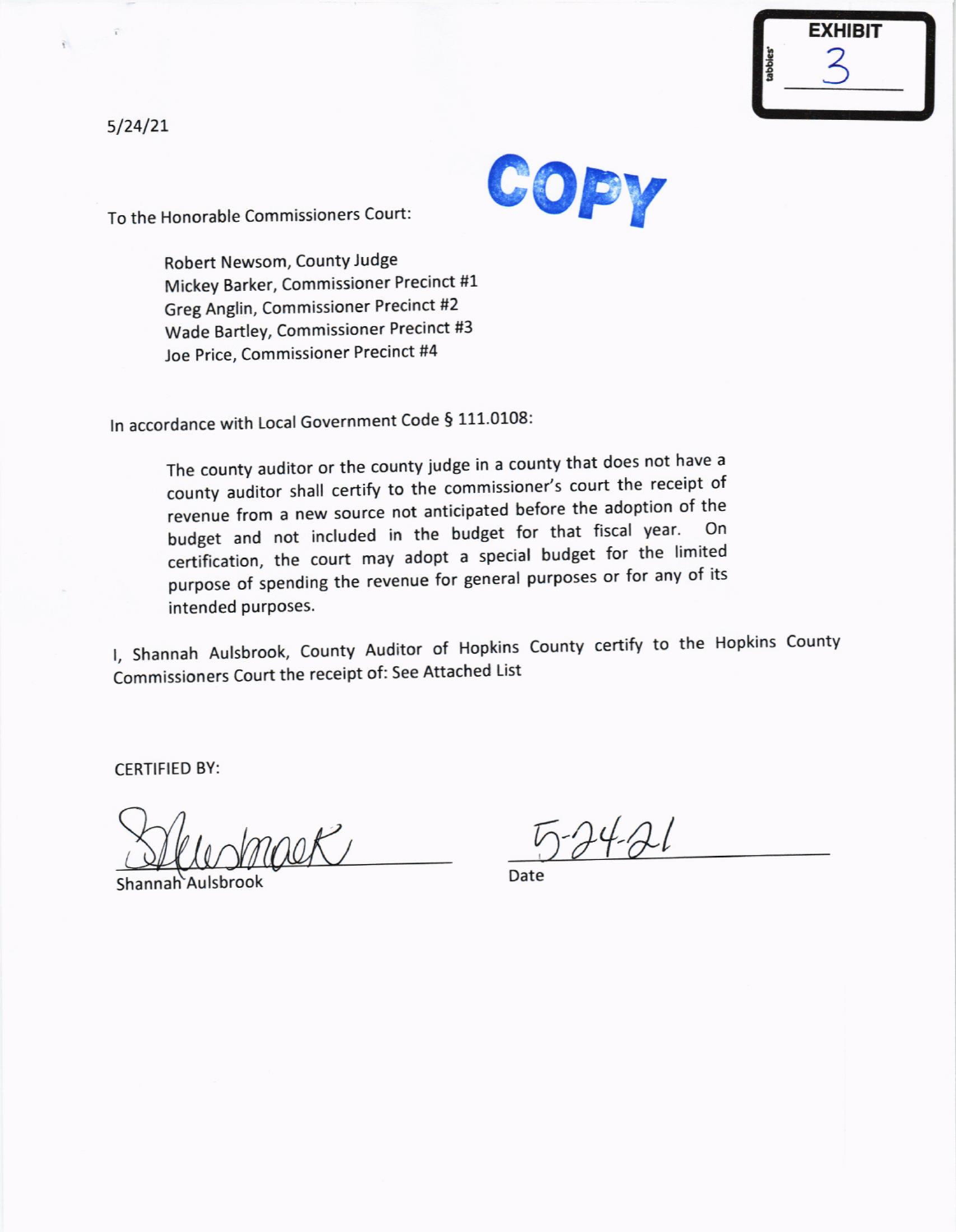## Budget Amendment

 $5/24/21$ 

Receipt 89729 1219.00 from TAC for insurance Proceeds for Fire Truck Damage Receipt 90206 2706.75 From TAC for insurance Proceeds for Fire Truck Damage

| 1. Revenue | 010-368-100 Insurance Proceeds | (3925.75) |
|------------|--------------------------------|-----------|
| 2. Expense | 010-543-430 Repairs & Maint    | 3925.75   |

Brush Truck was hit back in January while on side of road and we had Tac handle the claim however the other parties' insurance / USSA paid. The truck has since been repaired and this is reimbursing the FD repairs & Maint budget.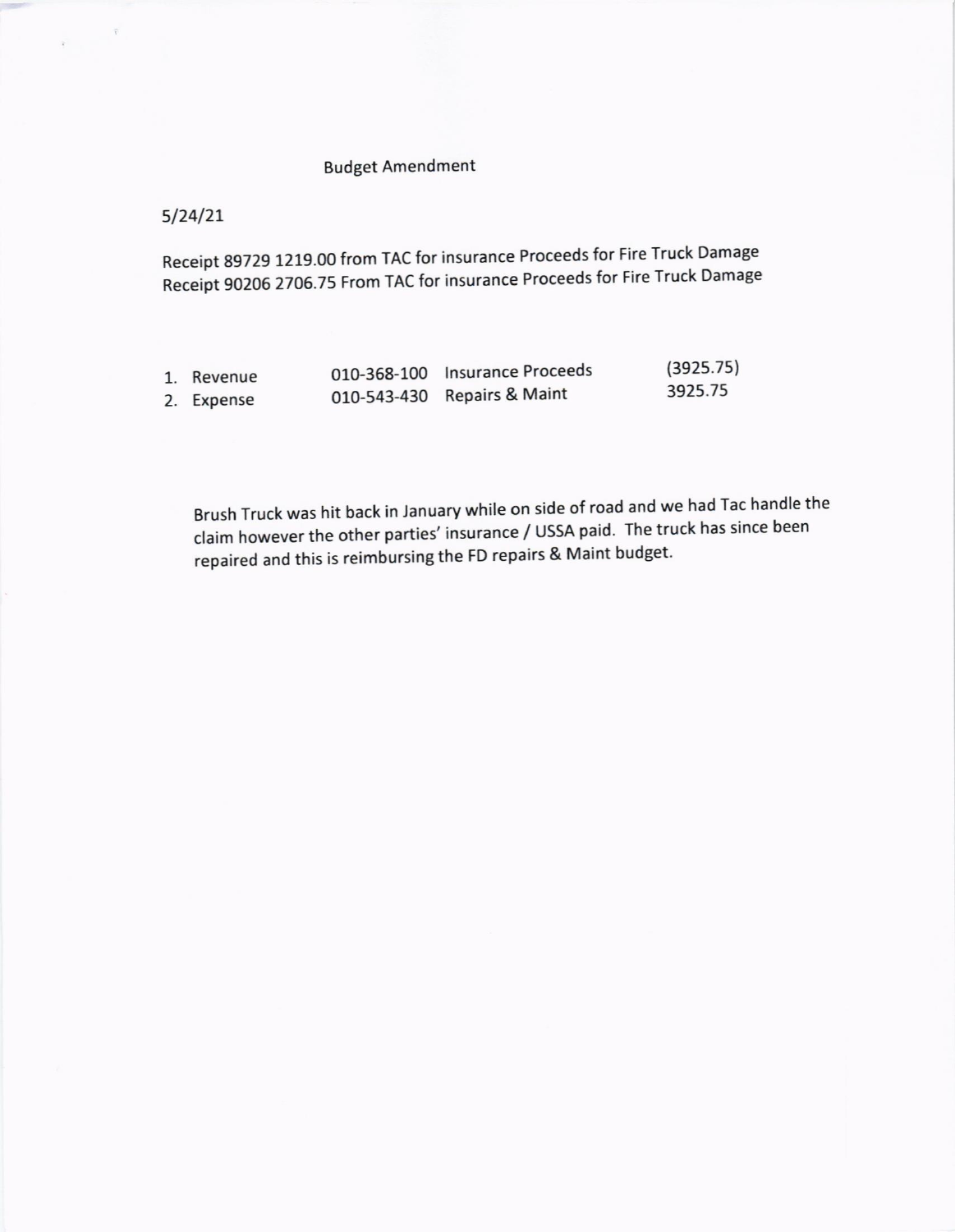## Budget Amendment

 $5/24/21$ 

Hopkins County Fire Marshall met with Commissioners on 5/17/21 in work session to discuss the need for emergency funds to be added to his budget due to unforeseen repairs and maintenance to his fire engine. I have added to agenda for the court to vote and make a decision

| 1. Revenue | 010-271-000 Fund Balance    | (75,000) |
|------------|-----------------------------|----------|
| 2. Expense | 010-543-430 Repairs & Maint | 75,000   |

I have included a copy of the expenditures at this point of the budget year to be included with this amendment.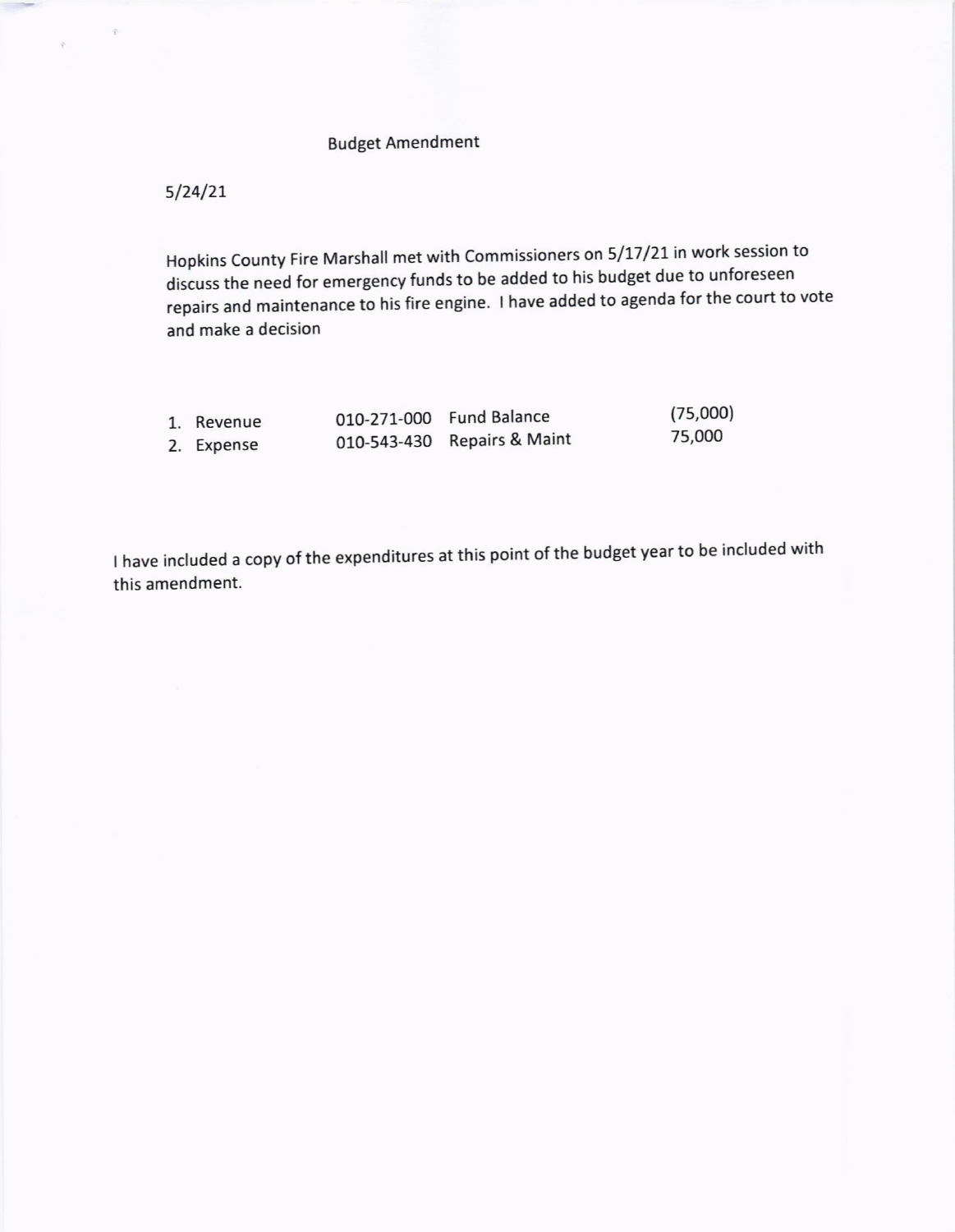| 1.15<br>7.20<br>8.73<br>2.30<br>0.62<br>8.45<br>70.00<br>222.45<br>177.82<br>5, 270.22<br>.84<br>4,978.45<br>.93<br>18,491.04<br>968<br>267<br>1, 13<br>2,69<br>10<br>84<br>6,86<br>37<br>DELTA INDUSTRIAL SERVICE AND SUPPLY<br>DEPARTMENT OF STATE HEALTH SERVICES<br>COMPLETE OVERHEAD DOOR COMPANY<br>FASTENAL COMPANY PURCHASING<br>COMMERICAL GLASS AND MIRROR<br>CLIFFORD POWER SYSTEMS, INC |
|-----------------------------------------------------------------------------------------------------------------------------------------------------------------------------------------------------------------------------------------------------------------------------------------------------------------------------------------------------------------------------------------------------|
|                                                                                                                                                                                                                                                                                                                                                                                                     |
|                                                                                                                                                                                                                                                                                                                                                                                                     |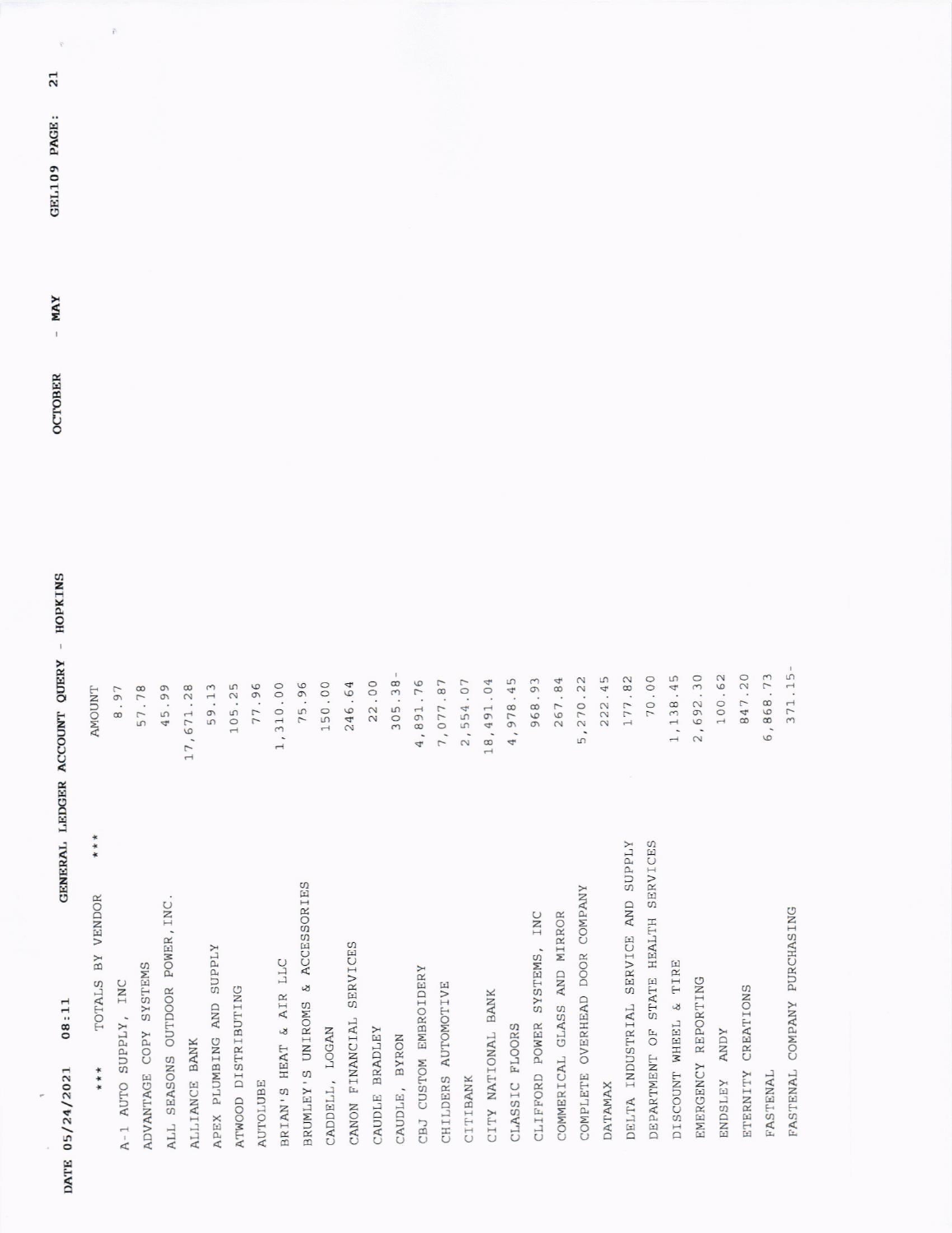| 22<br>GEL109 PAGE:<br><b>MAY</b><br>$\mathbf{I}$<br><b>OCTOBER</b> |                                    | $\widetilde{\Gamma}$              |                               |                     |           |                |               |                 |                 |                             |                                        |                             |                     |               |                                  |                |                           |               |                           |              |                                 |                |                                           |            |                              |                                  |                                         |                         |                        |                               |            |  |
|--------------------------------------------------------------------|------------------------------------|-----------------------------------|-------------------------------|---------------------|-----------|----------------|---------------|-----------------|-----------------|-----------------------------|----------------------------------------|-----------------------------|---------------------|---------------|----------------------------------|----------------|---------------------------|---------------|---------------------------|--------------|---------------------------------|----------------|-------------------------------------------|------------|------------------------------|----------------------------------|-----------------------------------------|-------------------------|------------------------|-------------------------------|------------|--|
| - HOPKINS<br><b>QUERY</b>                                          | <b>AMOUNT</b>                      | .37<br>1,607                      | .10<br>1,136                  | 850.00              | 1, 447.20 | 18.38          | 270.00        | 9,948.08        | 11,715.36       | 2,374.50                    | 2.12<br>65                             | 36.00                       | 1,502.00            | 0.00<br>60    | 8.00<br>6,95                     | .3.71<br>1, 43 | 3.46<br>3,25              | 5.76<br>1, 34 | 109.00                    | 920.00       | 5.76<br>4,93                    | 00.            | 784.00                                    | 128.24     | 447.84                       | 475.00                           | 665.17                                  | 620.30                  | .43<br>492             | 636.30                        | 37.50      |  |
| GENERAL LEDGER ACCOUNT<br>08:11<br>DATE 05/24/2021                 | * * *<br>TOTALS BY VENDOR<br>* * * | FIRETROL PROTECTION SYSTEMS, INC. | SULPHUR SPRINGS<br>FIX & FEED | FRONEBERGER WELDING | GALLS LLC | GROSS SALARIES | GUNN PLUMBING | HALL OIL CO INC | HARRIS ELECTRIC | HOYT BREATHING AIR PRODUCTS | INC.<br>COUNTY COMMUNICATION,<br>INTER | SIGNS, INC.<br><b>TIFFY</b> | KAYBRO TECHNOLOGIES | KESSLER JASON | KEYMASTER LOCKSMITH SERVICES LLC | LATSONS. COM   | LONE STAR EMERGENCY GROUP | LOWE'S        | M.A.N.S. DISTRIBUTORS INC | M&M CONCRETE | MAL TECHNOLOGIES FLEET SERVICES | - TEXAS<br>MES | INC.<br>METRO FIRE APPARATUS SPECIALISTS, | NAPA PARIS | NOBLE INDUSTRIAL SUPPLY CORP | NORTHEAST TEXAS DISPOSAL SERVICE | CO<br>NORTHEAST TEXAS JANITORIAL SUPPLY | O'REILLY AUTOMOTIVE LLC | OUTDOOR POWER PRODUCTS | PEST PROTECTION SERVICES, INC | PETTY CASH |  |